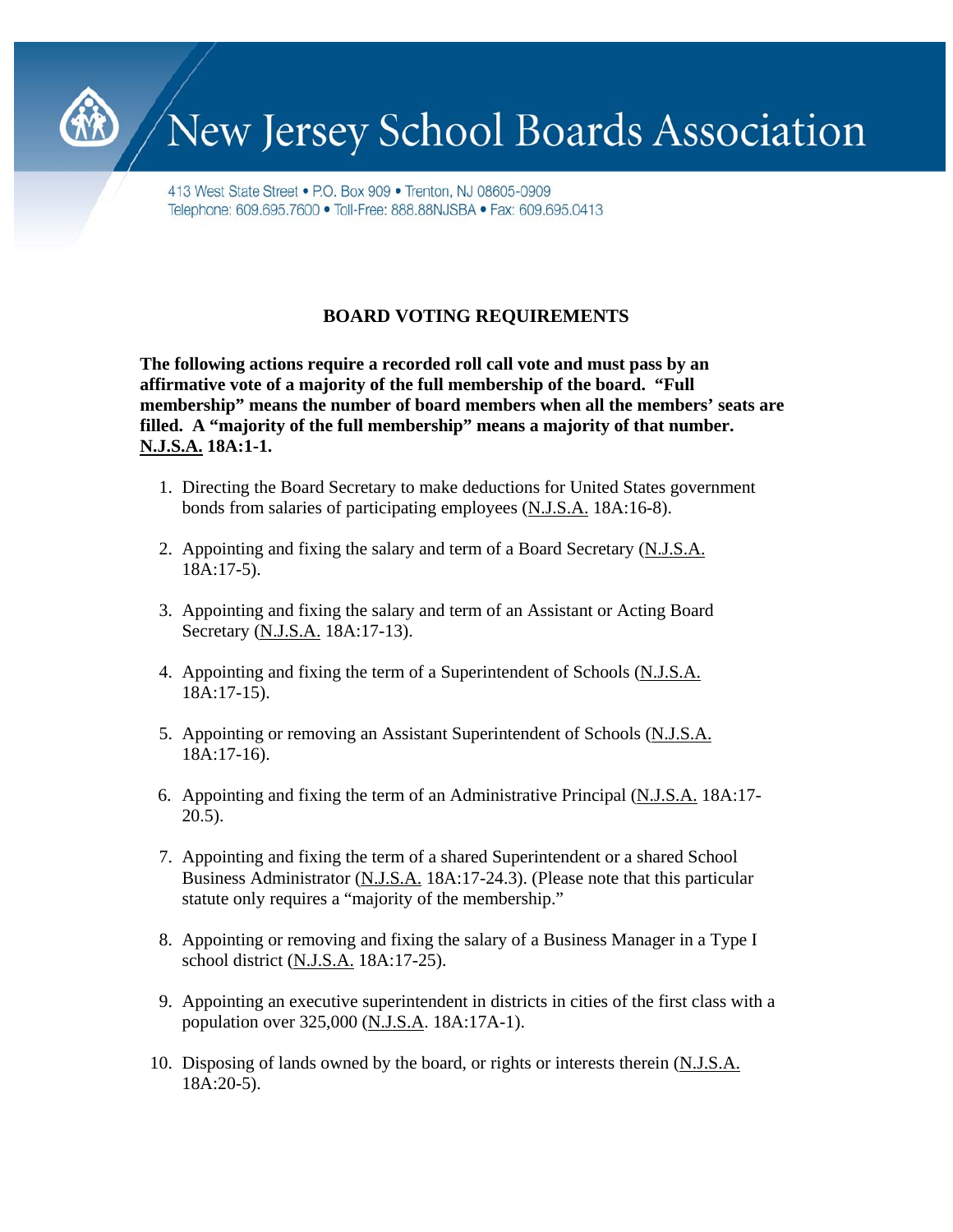- 11. Exchanging lands owned by the board (N.J.S.A. 18A:20-8).
- 12. Adopting a budget in Type II districts having a Board of School Estimate (N.J.S.A. 18A:22-26).
- 13. Fixing and determining the amount of money to be voted upon by the voters of the district at or after the public hearing on the school budget for Type II districts without a Board of School Estimate (N.J.S.A. 18A:22-32).
- 14. Adopting the question(s) to be submitted to the voters concerning any capital  $project(s)$  to be paid for from the proceeds of an issue of bonds in Type II districts without a Board of School Estimate (N.J.S.A. 18A:22-39).
- 15. Adopting a proposal for the issuance of school bonds by Type II districts having a Board of School Estimate (N.J.S.A. 18A:24-l0b).
- 16. Transferring a teaching staff member (N.J.S.A. 18A:25-1).
- 17. Restoring or removing an Assistant Superintendent, principal or teacher, following suspension by the Superintendent of Schools (N.J.S.A. 18A:25-6). (Please note that this particular statute only requires a "majority of the membership."
- 18. Appointing a teaching staff member (N.J.S.A. 18A:27-1).
- 19. Appointing, transferring, removing or renewing the employment contract of a certificated or non-certificated officer or employee (N.J.S.A. 18A:27-4.1).
- 20. Withholding, for inefficiency or other good cause, a prescribed employment or adjustment increment (N.J.S.A. 18A:29-14).
- 21. Adopting or altering a course of study (N.J.S.A. 18A:33-1).
- 22. Selecting textbooks (N.J.S.A. 18A:34-1).
- 23. Applying for membership in an already established county educational audiovisual aids center (N.J.S.A. 18A:51-11)
- 24. Applying to the county superintendent to investigate the advisability of withdrawing from a regional district (N.J.A.C. 6A:32-11.1). *(Note that in this case, the roll call majority vote is required by administrative code provision. This is not a statutory requirement.*)
- 25. Submitting, for county superintendent review, the content of separate questions to be submitted to the voters that propose programs in addition to the core curriculum context standards that may be in excess of its adjusted spending growth limitation (N.J.A.C. 6A:23-8.5(b)). *(Note that in this case, the roll call majority vote is required by administrative code provision. This is not a statutory requirement.*)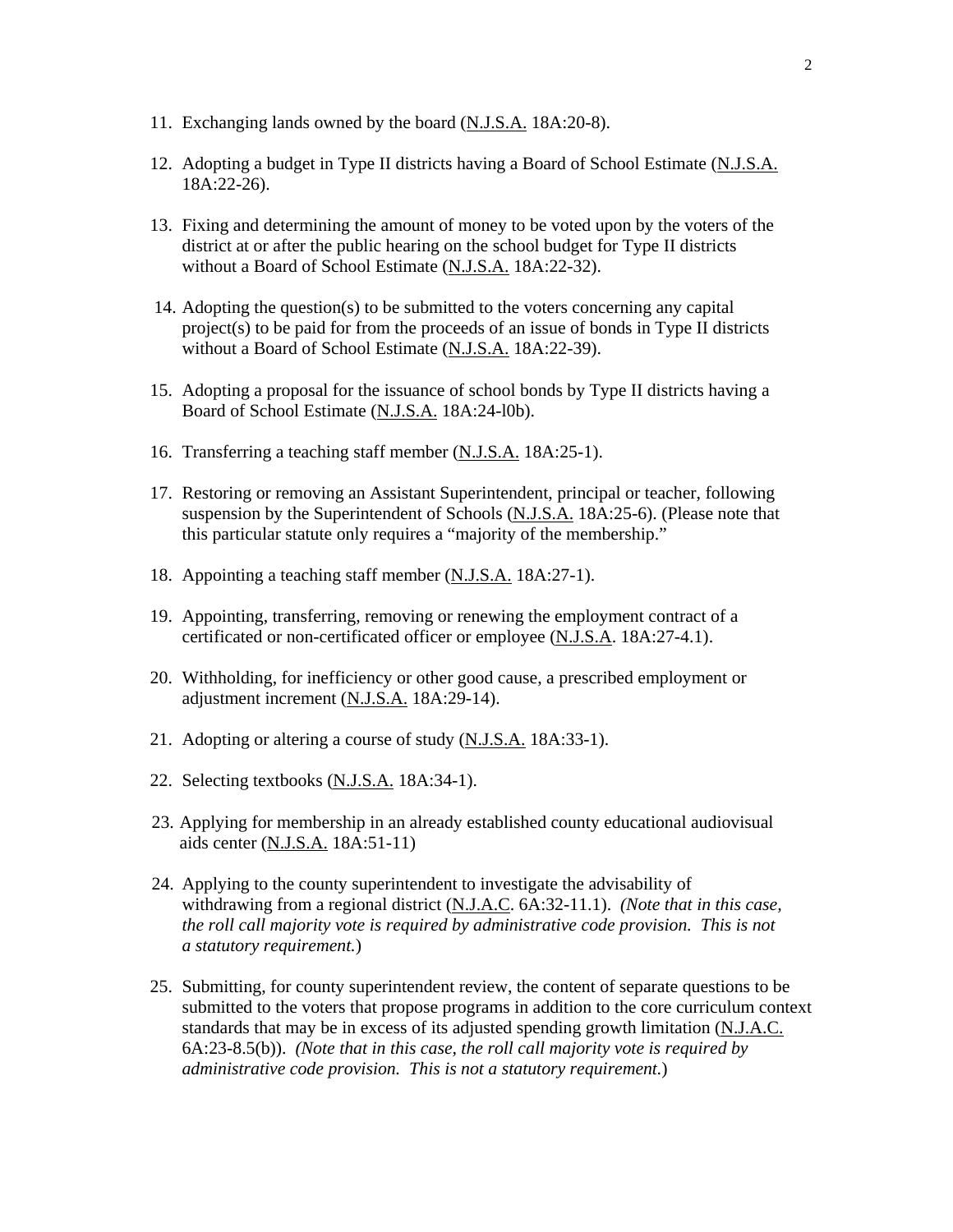#### **The following actions require a recorded roll call vote and must pass by an affirmative vote of two-thirds of the full membership of the board.**

- 1. Determining the necessity to sell bonds to raise money for a capital project by a Type II district with a Board of School Estimate (N.J.S.A. 18A:22-27).
- 2. Permitting the private sale of certain bonds if no legally acceptable bid is received by a Type II district (N.J.S.A. 18A:24-45(c)).

**The following actions require an affirmative vote of the majority of the full membership of the board. They do not require a roll call vote.** Some of the statutory votes require "all of the members of the board" or a "majority of the board of education." NJSBA believes that all of these actions require a majority of the full membership of the board. Check with your board attorney for details.

- 1. Determining the sufficiency of charges to dismiss or reduce the salary of a tenured employee. (N.J.S.A. 18A:6-11).
- 2. Filling of vacancies on elected boards of education ("majority vote of the remaining members") (N.J.S.A. 18A:12-15).
- 3. Removing from office a president or vice president of a board for failure to perform a duty imposed upon him by law (N.J.S.A. 18A:15-2). ("majority vote of all of the members")
- 4. Appointing, fixing the salary and defining the duties of a school business administrator or appointing a shared business administrator between two or more districts. (N.J.S.A. 18A:17-14.1). ("majority vote of all of the members")
- 5. Disqualifying a bidder who would otherwise be determined to be the lowest responsible bidder due to prior negative experience (N.J.S.A. 18A:18A-4). ("majority of the board of education")
- 6. Authorizing of purchase of securities (N.J.S.A. 18A:20-37). ("majority vote of all of its members")
- 7. Authorizing of sale of securities (N.J.S.A. 18A:20-39). ("majority vote of all of its members")
- 8. Adopting a proposal for the issuance of school bonds in Type II districts without a Board of School Estimate (including regional districts) (N.J.S.A. 18A:24-10c).
- 9. Admitting pupils, who have never attended public or private school, after October 1 following the opening of school for the full term (N.J.S.A. 18A:38-6). ("majority vote of all of the members")
- 10. Deciding to establish, with other school districts of the county, a county educational audio-visual aids center (N.J.S.A. 18A: 51-1).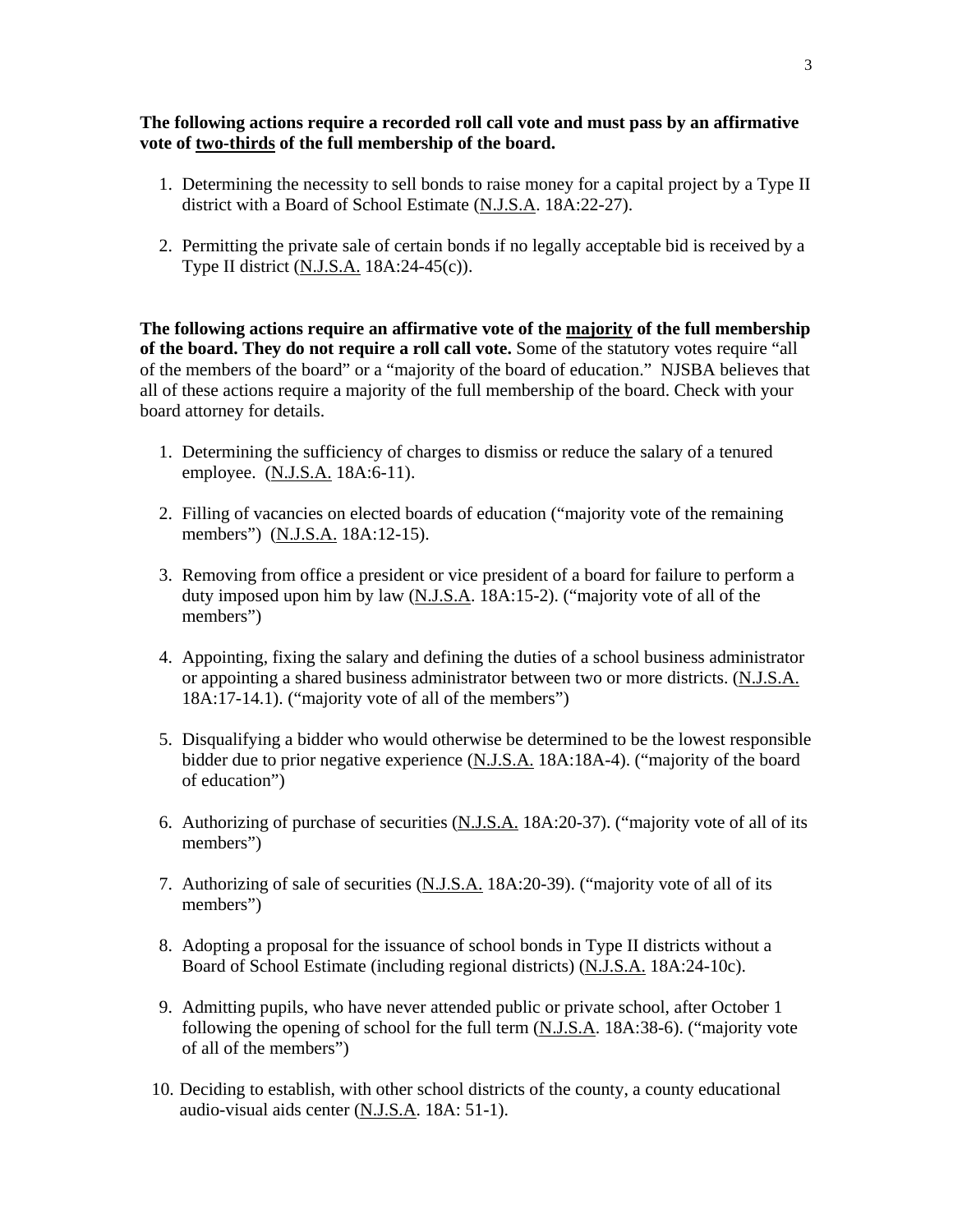- 11. Employee travel, with prior CSA approval ("majority of full voting membership") (N.J.S.A. 18A:11-12(f))
- 12. Board Member travel ("majority of full voting membership") (N.J.S.A. 18A:11-12(g)
- 13. In a school district with a board of school estimate, approval of additional tax levy (N.J.S.A. 18A:7F-39)("majority of those board members who are present")
- 14. Authorizing the lease, lease-purchase or purchase and assignment of district vehicles for the conduct of official district business. ("by an affirmative vote of the board's full membership") N.J.A.C. 6A:23A-6.12(b) *(Note that in this case, the vote is required by administrative code provision. This is not a statutory requirement.*)
- 15. Making changes to vehicle assignment. ("authorization of an affirmative majority vote of the full board.") N.J.A.C. 6A:23A-6.12(g) *(Note that in this case, the vote is required by administrative code provision. This is not a statutory requirement.*)

#### **The following actions require an affirmative vote of two-thirds of the full membership of the board. They do not require a roll call vote.**

- 1. Determination of member district's share of educational services commission expenses (two-thirds of representative assembly) (N.J.S.A. 18A:6-62).
- 2. Adoption of new corporate name for school district composed of two or more municipalities (N.J.S.A. 18A:8-17.1).
- 3. Authorization to negotiate, award or enter into a contract or agreement after the board has solicited and received at least three quotations on materials, supplies or equipment for which a State contract has been issued, and the lowest responsible quotation is at least ten percent (10%) less than the cost charged under the State contract (N.J.S.A. 18A:18A-5(e)).
- 4. Adopting a refunding bond ordinance by a Type II school district (N.J.S.A. 18A:24-61.4).
- 5. Selling or exchanging refunding bonds (N.J.S.A. 18A:24-61.9).
- 6. Endorsing approval of a lease purchase and authorizing the chief school administrator and/or board secretary to advertise and solicit proposals in connection with a lease purchase, and to request state approval of a lease purchase of five years or less (N.J.A.C. 6A:26-10.3(h)). *(Note that in this case, the two-thirds majority vote is required by administrative code provision. This is not a statutory requirement.*)
- 7. Endorsing approval of a lease of facilities in excess of five years and authorizing the board of education to request approval of an amendment to its long range facilities plan to reflect the leased facility (N.J.A.C. 6A:26-10.11 (c)). *(Note that in this case, the*